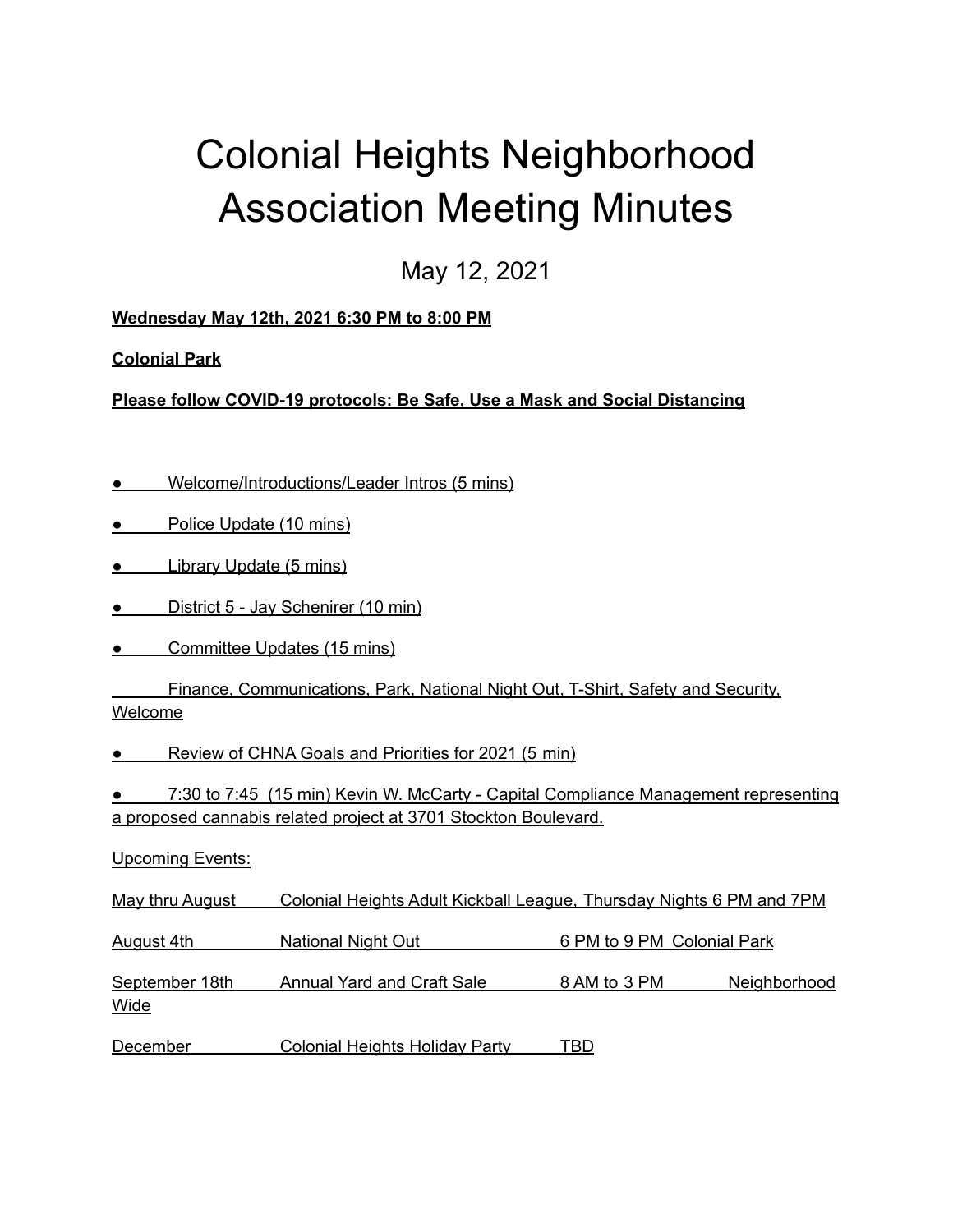Introductions: Everyone shared who they are and where they live.

Police Update: Bike patrols are working Stockton Blvd on Saturdays, noon to 6 pm. They are helpful because they can get behind buildings and stop sketchy activities from occurring.

Friendly reminder to not leave windows open in the house and vehicles when you are present. There has been an increase in break-ins now that the weather is nice.

Violent crimes are up by 50% from last year. Police have been getting gang units out and confiscating guns. This year the police have confiscated the most guns than any other year. Localized gang problems are what have driven the increase in violent crime. The shots fired detector has helped police.

Traffic: 4 more motor officers are being trained and will be on the streets in summer. Two motor officers will be assigned to each sector of Sacramento. However, East Sacramento has the biggest sector. We are the largest patrol sector but do not get extra motor officers because of that. Feedback to the department helps target sections for speed. The city is working to get temporary speed bumps. If areas are getting lots of speeders, they can bring out the speed bumps and use them and see if that reduces the problem.

54<sup>th</sup>/21<sup>st</sup> Alley- Creeper looking into windows in the alley. Neighbors believe it is a local person. The police recommend reporting each time there is an issue. A neighbor mentioned frustration with the online report system, and the police recommend calling in and having an officer come out. The neighbors spoke with the cop and explained what is going on.

Library: The library is open for browsing and computer use. There is a 2 hour limit. There are virtual programs,but no in person programs at this time. Visit the website for programs. Summer reading program begins soon!

Jay: The city has money and the budget is better than expected. The city will be getting 20 million dollars from the federal government. They will launch into how they spend the money after they do the city budget in June.

State budget has a surplus and there will be 12 million to fight homelessness. Right now homelessness is not a budget issue but rather a site issue. The city is still looking at sites for shelters, small spaces with beds, and park and stays. The city is looking at many different options to move people off the streets.